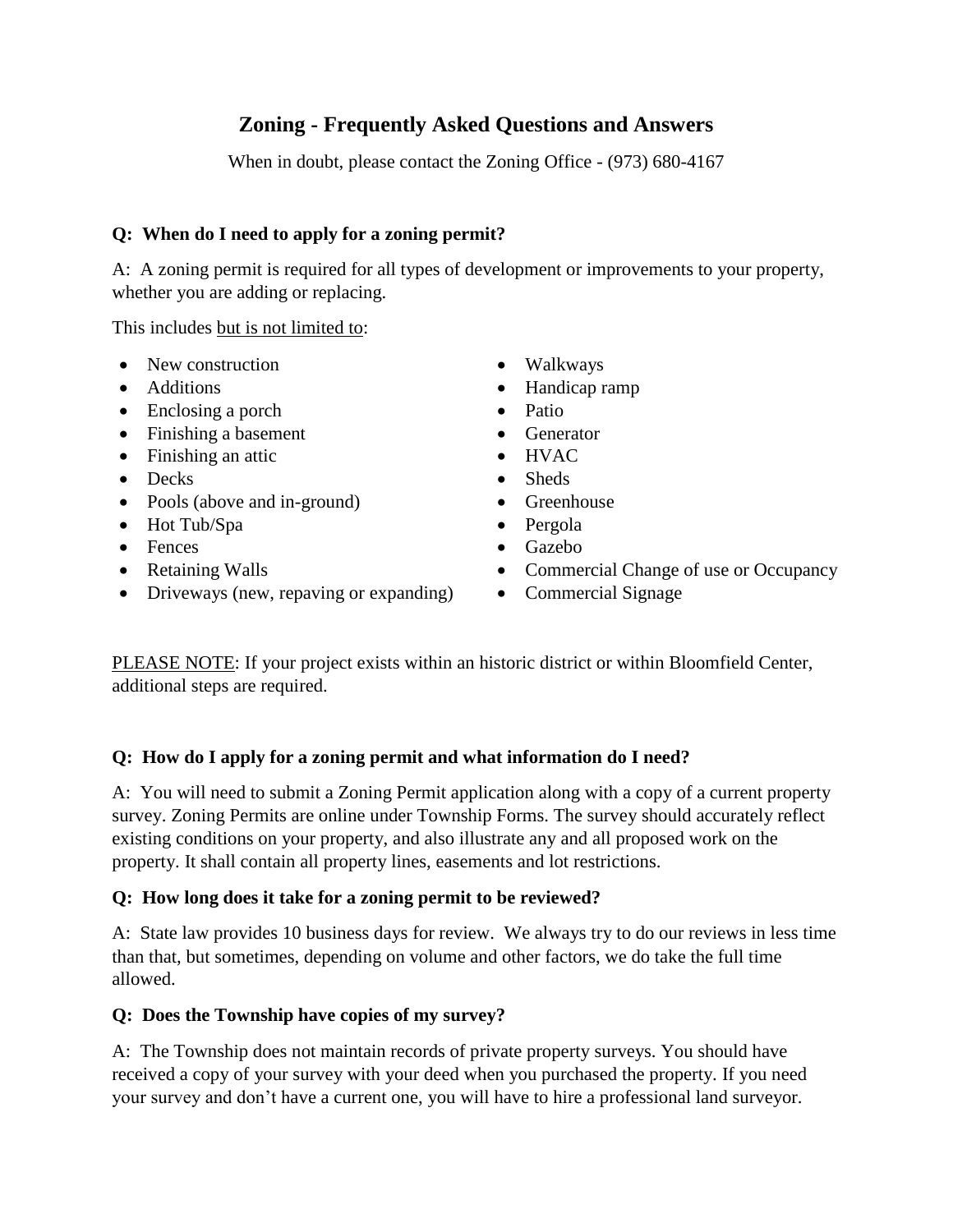### **Q: I need a rebuild letter where can I get one?**

A: You can email the Zoning Officer at [rbeese@bloomfieldtwpnj.com,](mailto:rbeese@bloomfieldtwpnj.com) please provide the address for the property.

#### **Q: I want to build a pergola, gazebo or a greenhouse on my property. What are the requirements?**

A: A zoning permit is required and these are considered accessory structures and would have to meet the same requirements as a shed. No more than two accessory buildings shall be permitted on any one residential lot. No accessory building or structure shall be permitted in any front yard.

#### **Q: What are the setback requirements for sheds?**

A: Sheds can only be 80 square feet and 8 feet tall and must maintain a rear yard setback of 5 feet and a side yard setback of 5 feet, except if your rear lot line serves as a front or a side lot line of an adjoining property then it is 10 feet.

#### **Q: I'm replacing my shed and wish to put it back in the same place do I need a permit?**

A: Yes, we need to ensure that the shed conforms to the 80 square feet and 8 feet tall and also needs to adhere to current setbacks.

#### **Q: Do I need a zoning permit to install or replace my patio?**

A: Yes, a zoning permit is required for the replacement or addition of all patio and walkways as the zoning code has a maximum amount of impervious coverage per property and we have to review your project for compliance. All decks, patios and terraces shall be located in the rear yard only and must meet the required yard setbacks for principal buildings.

#### **Q: What are the requirements for installing a pool?**

A: All pools including the replacement of a pool require initial zoning approval to ensure compliance with setbacks and lot coverage requirements. For semi in-ground or in-ground pools, the application process involves a topographical survey of current and proposed grading conditions. Pools need to be placed in the rear yard and can be no closer than five feet to any accessory structure or side or rear lot line or 10 feet to the principal building on the lot and 10 feet from neighboring structures. Also construction permits for building, electrical and plumbing are needed.

# **Q: I bought one of those pools from Walmart do I need a permit?**

A: All pools whether permanently installed, portable, collapsible or otherwise, 24 inches in height or more require zoning approval.

#### **Q: Do I need a permit to install or repave (resurface) my driveway?**

A: You need a zoning permit, even if you are just repaving the same area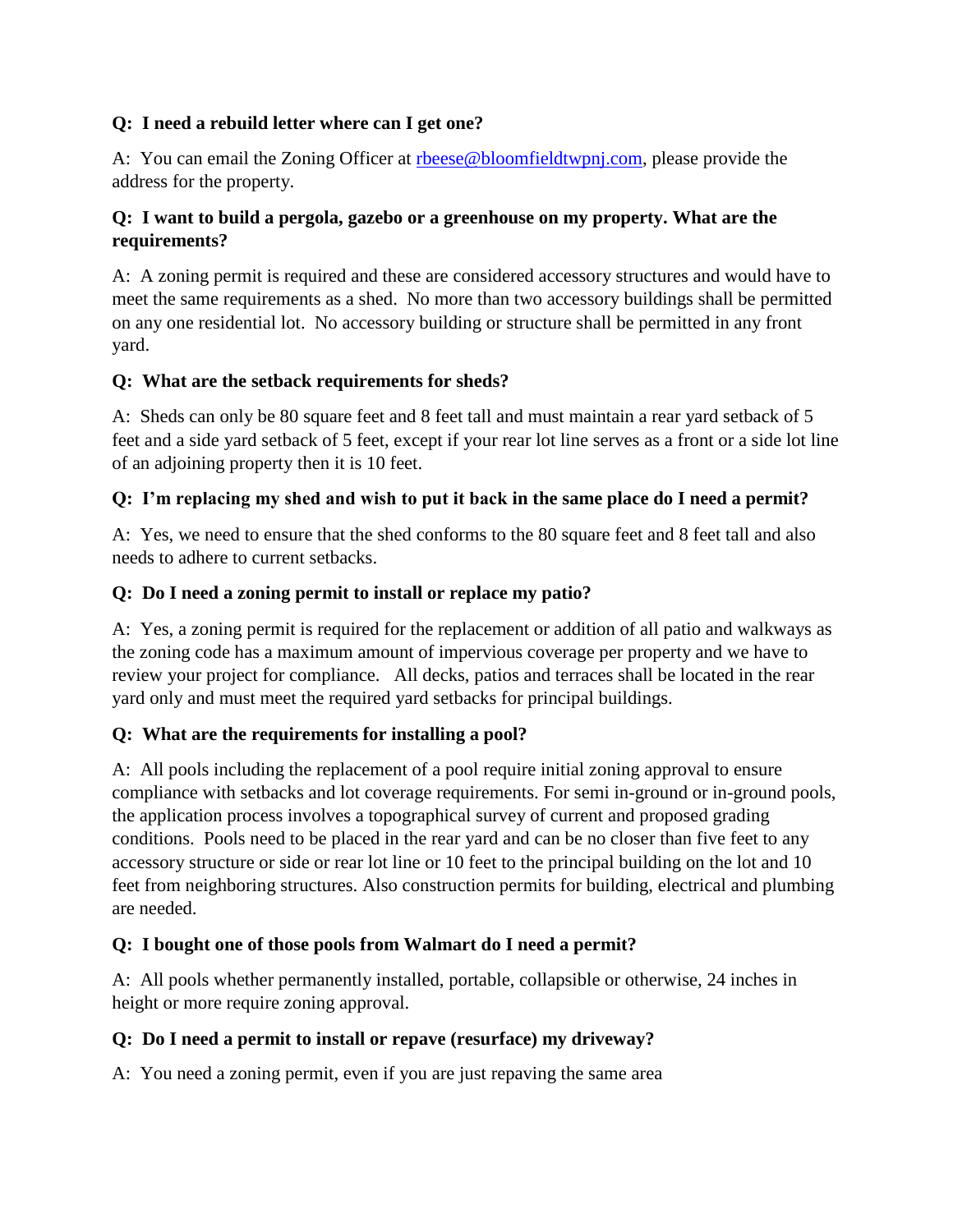# **Q: Can I install a driveway on the front lawn?**

A: No. In residential zones, no required parking shall be permitted in any front yard except in a driveway leading to a garage.

#### **Q: I want to expand my driveway so we can fit two cars across can I?**

A: No. The width of a driveway shall be limited to the width of the garage.

#### **Q: Do I need a zoning permit to turn my basement or attic into a living space?**

A: Yes. The zoning code has a maximum floor area ratio (FAR) and we have to review your project for compliance with of this standard.

#### **Q: Can I turn my detached garage into livable space?**

A: No accessory building shall be used for human habitation

# **Q: Can I turn my attached garage into livable space?**

A: One- and two-family dwellings shall provide two parking spaces per dwelling unit, at least one of which shall be located within an enclosed garage, so a variance would be required.

#### **Q: How can I turn my 2 family home into a 3 family home?**

A: We only have single and two family residential zones so this would require a use variance along with site plan approval showing parking.

# **Q: Do I need a permit to put a fence on my property?**

A: Zoning approval is required for all fences, including the replacement of existing fences.

#### **Q: How high can my fence be?**

A: 4 feet in a side yard and 6 feet in a rear yard. Note that corner lots have two front yards. Both street frontages are front yards from a zoning perspective. Fences are not permitted in the front yard of the R-1A Zone, but in other Zones need to 4 feet and 60% open.

#### **Q: Where can I put my fence?**

A: Fences may go on the property line.

# **Q: Which way does my fence have to face?**

A: Decorative side faces out.

# **Q: I want to knock down my deck and rebuild it do I need a permit?**

A: Yes the zoning code has a maximum amount of impervious coverage per property and we have to review your project for compliance of the side and rear setbacks.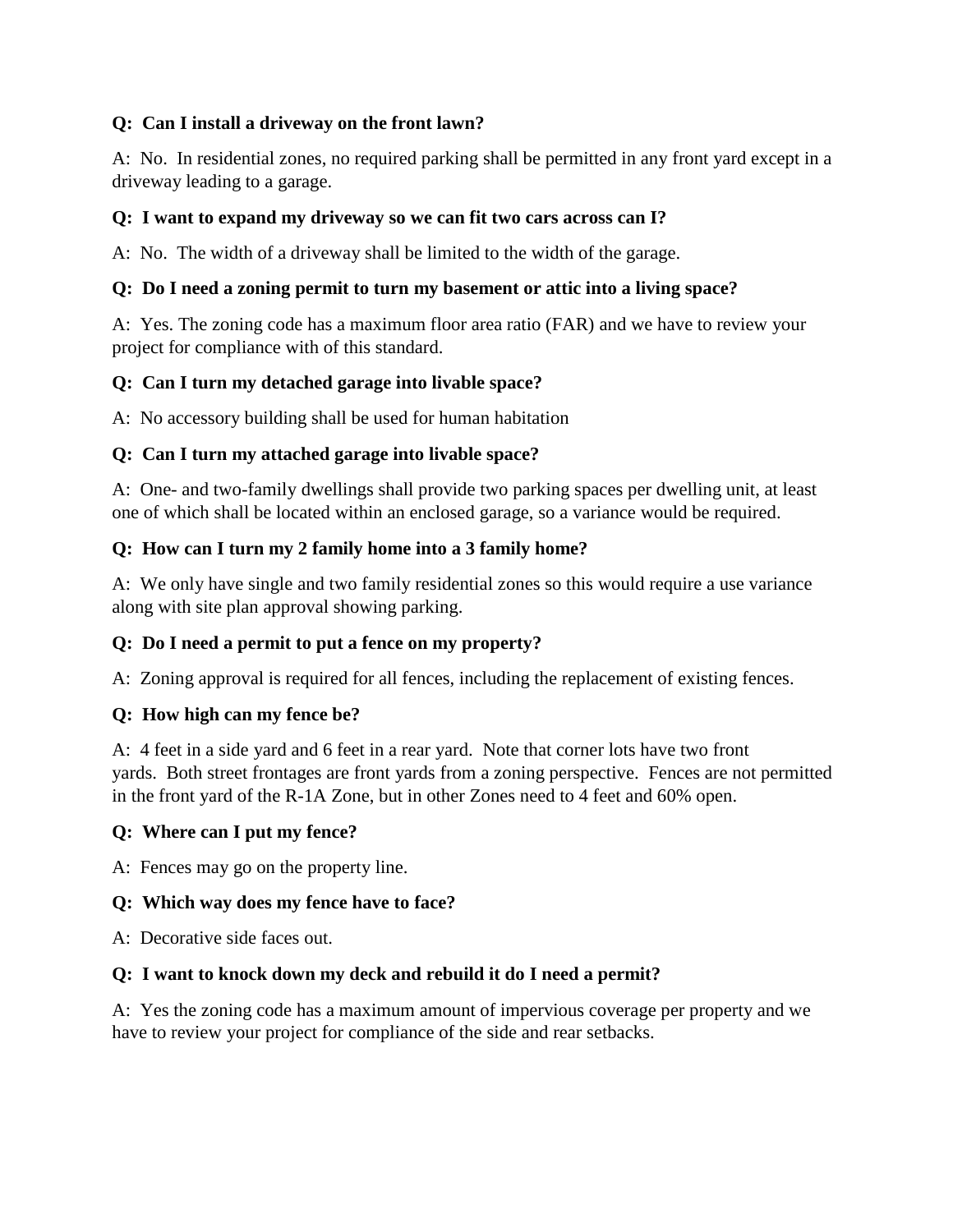# **Q: Can I operate an Airbnb, Rooming House or Boarding House?**

A: Per Township Code Chapter 433, no residential premises, including dwelling houses, apartments, rooming houses or boarding houses or any parts thereof or rooms therein, except duly licensed hotels and motels, shall be rented or let for occupancy by any person or persons for a period or term of less than 30 days.

### **Q: I have a complaint I would like the Zoning Officer to investigate, how do I go about filing the complaint?**

A: You may email the Zoning Officer at rheese@bloomfieldtwpnj.com, please make complaints Zoning related only.

### **Q: My neighbor and I are having a dispute regarding the boundary line of our properties. Can the Zoning Office help me?**

A: This is not a zoning issue. Boundary disputes are personal legal matters and are not within the jurisdiction of the municipality (NOTE: Unless a municipal boundary is the subject of the problem). You should consult an attorney or your title company to assist you.

# **Q: It looks like my neighbor's shed or fence is on my property. What should I do?**

A: This is not a zoning issue; it is a private matter. You need to talk to your neighbor.

# **Q: My neighbor's fence is in disrepair can you help me?**

A: You may contact the Health Department (973-680-4024) for this property maintenance issue.

# **Q: Can I park a commercial vehicle on my property?**

A: No commercial vehicle with a gross vehicle weight rating of more than 5,000 pounds shall be parked or stored outdoors overnight in any residential zone. Not more than one commercial vehicle of any kind shall be parked or stored on any residential lot.

# **Q: Is my property in the floodplain?**

A: To confirm whether or not you are in the floodplain and what your potential exposure to flood risk may be; you may contact the Engineering Department (973-680-4009) or visit FEMA's Flood Map Service Center website.

# **Q: I think I live in an illegal apartment what should I do?**

A: You can email the Zoning Officer at [rbeese@bloomfieldtwpnj.com](mailto:rbeese@bloomfieldtwpnj.com) to see if the unit is legal or not

# **Q: I want to open a new business what do I do?**

A: You can contact the zoning officer to see if that proposed use is approvable or you would bring the proposed lease that states the exact use to room 105 and fill out a change of use or occupancy form to see if that is approvable. After that is approved you would then proceed to step 2 and inquire about building permits, sign permit(s) and other processes prior to opening.